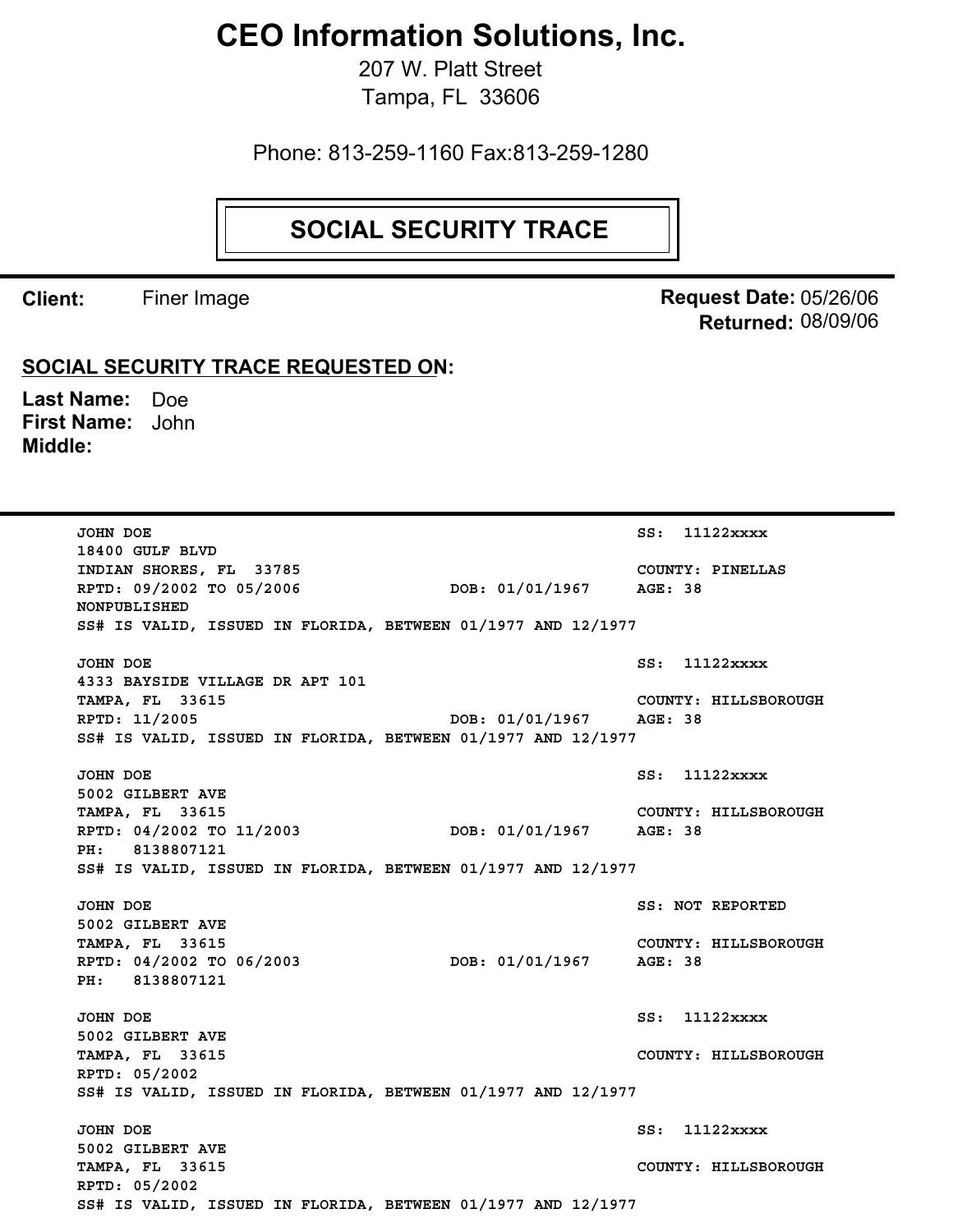## **NAME: Doe, John CLIENT: Finer Image FROM: CEO Information Solutions, Inc. Social Security Trace Page # 2**

**JOHN DOE SS: 11122xxxx 4606 W GRAY ST TAMPA, FL 33609 COUNTY: HILLSBOROUGH RPTD: 09/1985 TO 12/2001 DOB: 01/01/1967 AGE: 38 PH: 2379533 SS# IS VALID, ISSUED IN FLORIDA, BETWEEN 01/1977 AND 12/1977 JOHN DOE SS: NOT REPORTED 4606 W GRAY ST TAMPA, FL 33609 COUNTY: HILLSBOROUGH RPTD: 12/2001 DOB: 01/01/1967 AGE: 38 JOHN DOE** SS: 11122xxxx **2901 W BUSCH BLVD STE 901 TAMPA, FL 33618 COUNTY: HILLSBOROUGH RPTD: 05/1999 TO 12/2001 DOB: 01/1967 AGE: 38 SS# IS VALID, ISSUED IN FLORIDA, BETWEEN 01/1977 AND 12/1977 JOHN DOE SS: 11122xxxx 207 W PLATT ST TAMPA, FL 33606 COUNTY: HILLSBOROUGH RPTD: 01/1993 TO 02/2000 DOB: 01/01/1967 AGE: 38 SS# IS VALID, ISSUED IN FLORIDA, BETWEEN 01/1977 AND 12/1977 JOHN DOE SS: 11122xxxx 2103 W COOL SPRINGS RD APT M4 TAMPA, FL 33604 COUNTY: HILLSBOROUGH RPTD: 10/1990 TO 06/1998 DOB: 01/1967 AGE: 38 SS# IS VALID, ISSUED IN FLORIDA, BETWEEN 01/1977 AND 12/1977 JOHN DOE SS: 11122xxxx 4713 STONE MOUNTAIN PL TAMPA, FL 33634 COUNTY: HILLSBOROUGH RPTD: 10/1992 TO 06/1998 DOB: 01/01/1967 AGE: 38 SS# IS VALID, ISSUED IN FLORIDA, BETWEEN 01/1977 AND 12/1977 JOHN DOE** SS: 11122xxxx **2208 KINGSWOOD LN BRANDON, FL 33511 COUNTY: HILLSBOROUGH RPTD: 07/1997 DOB: 01/1967 AGE: 38 SS# IS VALID, ISSUED IN FLORIDA, BETWEEN 01/1977 AND 12/1977 JOHN DOE SS: 111222xxxx 4812 REGAL LANE TAMPA, FL 33634 COUNTY: HILLSBOROUGH RPTD: 04/1995 DOB: 01/1967 AGE: 38 SS# IS VALID, ISSUED IN FLORIDA, BETWEEN 01/1977 AND 12/1977 JOHN DOE SS: 11122xxxx 4713 STONE MOUNTAIN PL TAMPA, FL 33634 COUNTY: HILLSBOROUGH RPTD: 01/1994 DOB: 01/1967 AGE: 38 SS# IS VALID, ISSUED IN FLORIDA, BETWEEN 01/1977 AND 12/1977 John Doe SS: 11122xxxx 4713 STONE MOUNTAIN PL TAMPA, FL 33634 COUNTY: HILLSBOROUGH RPTD: 01/1993 SS# IS VALID, ISSUED IN FLORIDA, BETWEEN 01/1977 AND 12/1977**